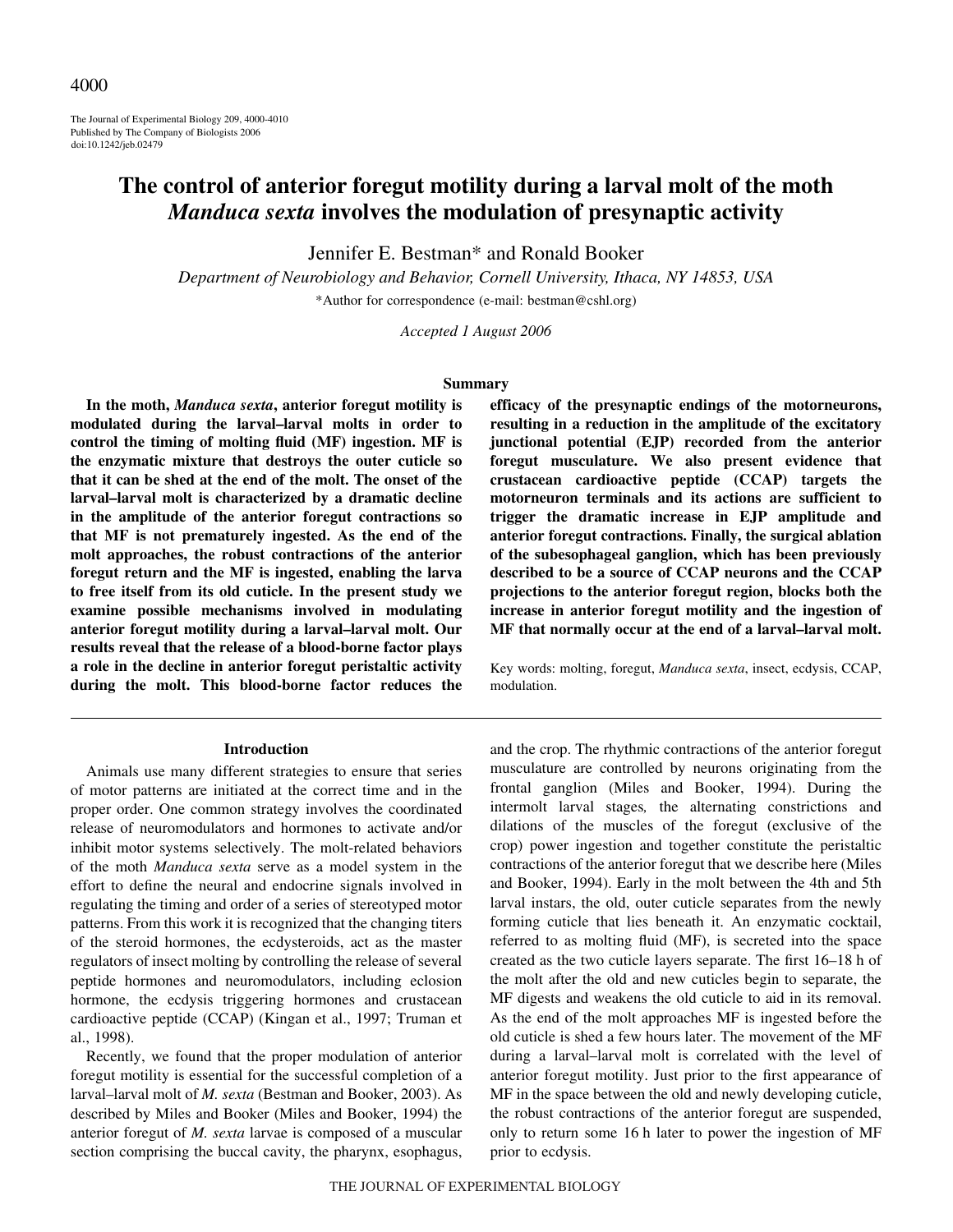During a larval–larval molt, the presynaptic terminals on the anterior foregut musculature are targeted for modulation (Bestman and Booker, 2003). With the beginning of the molt, the decline in anterior foregut activity is accompanied by a sharp decline in the amplitude of the excitatory junctional potentials (EJPs) recorded from the esophageal constrictor muscles of the anterior foregut. Using the styryl dye, FM1-43 it was demonstrated that the decline in EJP amplitude could be accounted for by a reduction in the efficacy of the synaptic endings on the anterior foregut musculature. The return of anterior foregut peristalsis near the end of the molt is correlated with a dramatic rebound in EJP amplitude and synaptic efficacy. Here we examine the potential roles of two signals in modulating anterior foregut motility during a larval–larval molt. We present evidence that an element present in the hemolymph of early-molt stage larvae may act to suppress the contractions of the anterior foregut during the molt. The return of the robust peristaltic contractions of the anterior foregut near the end of molt can be triggered by the release of the nonapeptide, CCAP. In both instances the presynaptic endings on the anterior foregut musculature appear to be the targets of these potential modulators.

#### **Materials and methods**

### *Experimental animals and staging*

*Manduca sexta* L. larvae were reared in individual plastic cups on a wheat germ-based artificial diet modified from that of Bell and Joachim (Bell and Joachim, 1976). A 27°C, 16 h:8 h L:D photoperiod regimen was provided for the *M*. *sexta* colony. Under these conditions, the durations of the 4th and 5th instar stages were 3–4 days and 4–5 days, respectively. Because head capsule slippage (HCS), when the old head cuticle separates from the developing new cuticle and the resulting space fills with MF, is an easily detected and externally recognizable feature of the molt cycle it was used as the starting reference point for the molt cycle. Under the colony conditions used, the duration of the molt after HCS between the 4th and 5th instars was 25 h. We used a number of developmental markers to track the progress of the molt between the 4th and 5th larval instars. We define the early-molt stage as the first 16 h of the molt after HCS, during which time the newly developing mouthparts lack pigmentation. The latemolt stage, some 16–18 h after HCS, is marked by the new mouthparts becoming yellow-brown as they begin to tan. Approximately 21 h after HCS, air bubbles are first observed in the head capsule, marking the first sign of the ingestion of the MF. The molt typically ends some 4 h later with the shedding of the old cuticle during ecdysis.

### *Anterior foregut preparation and recording techniques*

To gain access to *M. sexta* anterior foregut musculature and nervous system, larvae were dissected along the dorsal midline and the anterior foregut, brain and frontal ganglion were surgically isolated according to methods described (Bestman and Booker, 2003). The 'semi-intact' anterior foregut preparations prepared in this manner were transferred and pinned to a 35 mm plastic tissue culture dish lined with silicone elastomer (Sylgard; Dow Corning, Midland, MI, USA). This preparation preserves synaptic input to the constrictor and dilator muscle groups of the foregut, and is capable of producing both the alternating, posterior-directed muscle contractions associated with the peristaltic swallowing motor pattern of the foregut as well as the 'squeezing' pattern described (Miles and Booker, 1994). Instances of the squeezing motor pattern were very infrequent; this is probably because of the absence of sensory input from an intact and full crop, which has been suggested to provide sensory feedback to the foregut central pattern generator (Miles and Booker, 1994). The preparations were bathed in physiological saline [in mmol  $l^{-1}$ : NaCl, 140; KCl, 5; CaCl<sub>2</sub>, 4; dextrose, 28; Hepes, 5; MgCl26H2O, 2; trehalose, 5 (modified from Trimmer and Weeks, 1989)]. For  $Ca^{2+}$ -free saline, the CaCl<sub>2</sub> was replaced by 20 mmol  $l^{-1}$  MgCl<sub>2</sub>, NaCl was lowered to 124 mmol  $l^{-1}$ , and 0.5 mmol  $l^{-1}$  EGTA was added. For high K<sup>+</sup>-free saline, the KCl was increased to  $90$  mmol  $l^{-1}$  and NaCl lowered to 55 mmol<sup> $-l$ </sup>. The CCAP (Peninsula Labs, San Carlos, CA, USA) was diluted in physiological saline and applied to the anterior foregut preparations by exchanging the regular saline with the CCAP saline solution of appropriate dilution. Extracellular recordings from the muscles were obtained using custom-made glass-pipette-tipped suction electrodes. In some experiments, a movement transducer, constructed from a piezoelectric phonograph cartridge, was attached to the anterior esophageal constrictor muscles in order to monitor and record anterior foregut contractions. The brain and frontal ganglion were removed in the 'isolated anterior foregut' preparation and contractions were elicited by delivering 500 ms trains of 5 ms pulses delivered at 40 Hz to the severed recurrent nerve using a Grass S48 stimulator with a suction electrode. The outputs of the movement transducer and the extracellular suction electrodes were amplified using a differential amplifier (A-M systems, Carlsborg, WA, USA). To elicit EJPs from the anterior foregut musculature, 10 ms pulses were delivered through a suction electrode to the recurrent nerve. To record intracellularly from the anterior foregut constrictor muscles, a piece of Sylgard was inserted into the lumen of the gut in order to stabilize the foregut. Muscle recordings were made with loosely suspended  $20-25 \text{ M}\Omega$  electrodes amplified with a Neuroprobe 1600 (A-M Systems) amplifier. All signals were stored to a VHS cassette tape (A. R. Vetter Instruments, Rebersburg, PA, USA) and real-time playback was conducted using a high-speed chart recorder (Astro-Med MT95000, West Warwick, RI, USA).

#### *Preparation of the active hemolymph fraction*

To collect hemolymph, larvae were anesthetized on ice and their hemolymph was extracted through a small incision cut on the proleg with scissors. The hemolymph was collected in microcentrifuge tubes containing phenylthiocarbamide (Sigma Chemicals, St Louis, MO, USA) to prevent oxidation. The hemolymph was then spun in a bench top centrifuge at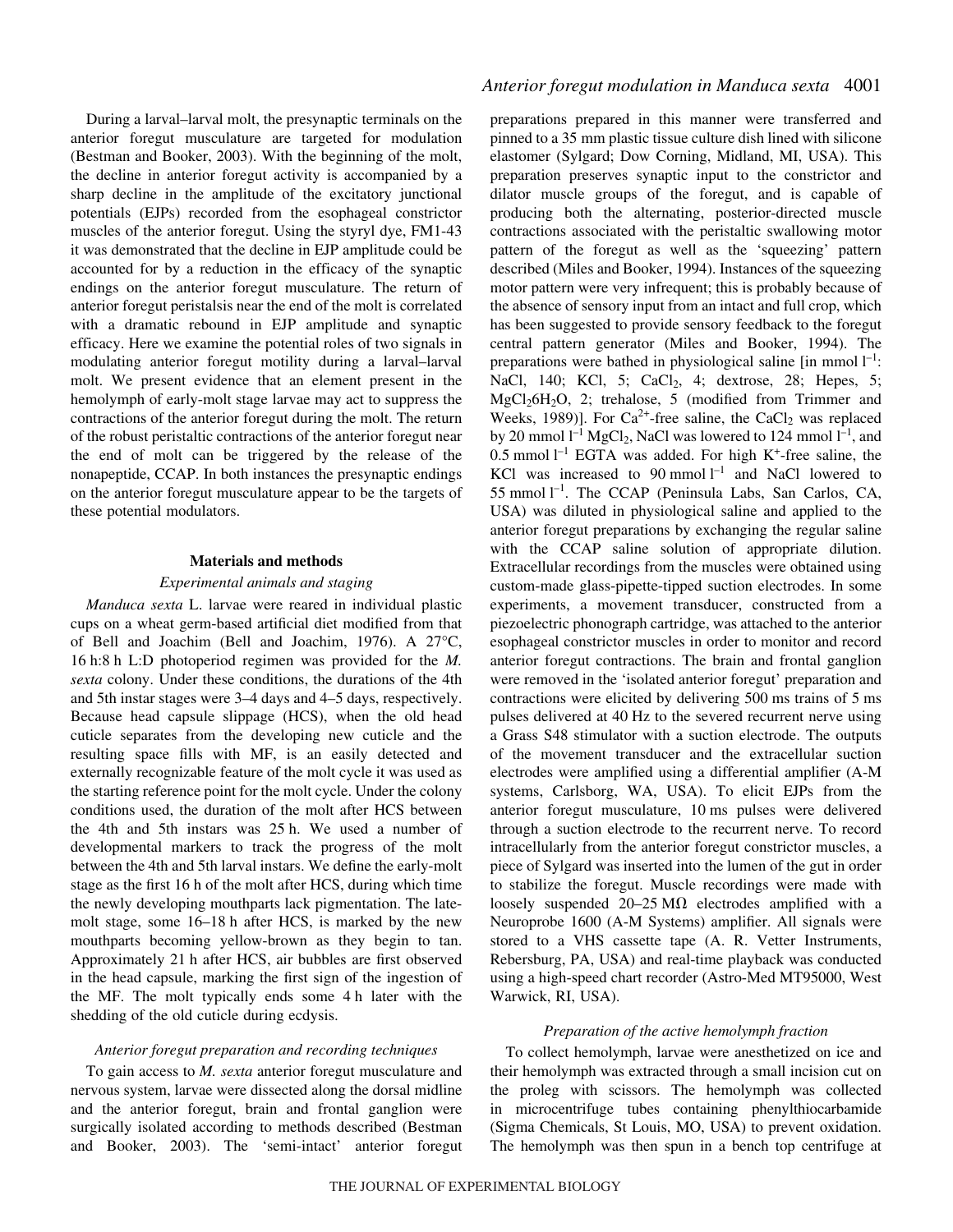20 000 *g* for 5 min. The supernatant was collected, boiled for 10–15 min, cooled and filtered under vacuum through Watmann no. 1 paper. The sample was fractionated by serial liquid/liquid extraction first with ethyl acetate followed by *n*-butanol. The peristalsis of the intact anterior foregut preparation was used as a bioassay; intact anterior foregut preparations were exposed to a sample of each blood fraction and the effects on the ongoing contractions of the anterior foregut were noted.

### *FM1-43 labeling*

The fluorescent dye, FM1-43 (Molecular Probes, Eugene, OR, USA) was used to monitor the effects of potential modulators of the presynaptic endings on the anterior foregut musculature. In all experiments, the anterior foregut preparations were viewed under a  $40\times$ , 0.8 water-immersion lens using a Nikon Eclipse 600-FN epifluorescent microscope equipped with a 100 W mercury lamp. The images were captured with a CCD SPOT2 camera (Diagnostic Instruments, Sterling Heights, MI, USA) with identical acquisition settings throughout each experiment. Using PhotoShop 7 (Adobe Systems, San Jose, CA, USA), the amount of FM1-43 taken up by the nerve endings was calculated by measuring the average luminosity of individual FM1-43 fluorescent puncta from which average background levels for each image were subtracted. We estimated the density of FM1-43 labeled puncta by counting the number of fluorescent puncta per 20  $\mu$ m<sup>2</sup>.

To monitor the effects of the inhibitory agent found in the hemolymph of early-molt stage larvae, the anterior foreguts of intermolt 5th instar larvae were first 'loaded' with the FM1-43 dye by incubating anterior foregut preparations in normal saline containing  $10 \mu m$  FM1-43 for 15 min (Bestman and Booker, 2003). The preparations were quickly rinsed in  $Ca^{2+}$ -free saline, and then incubated for 20 min in  $Ca^{2+}$ -free saline. The presynaptic endings on the esophageal dilator muscles terminals were then imaged to determine the amount of dye loaded. The dye was then allowed to unload for 20 min by placing the anterior foregut preparations in either normal saline or in saline to which the fraction from the hemolymph of earlymolt larvae had been added. The anterior foregut preparations were then rinsed in  $Ca^{2+}$ -free saline, and imaged. Terminals were selected individually and the 'percentage of FM1-43 unloading' was calculated by taking the ratio of the average luminosity of each selected terminal after and before the period of unloading (unloaded luminosity/loaded luminosity). Although synapses all over the anterior foregut became loaded with FM1-43, the signal of the constrictor muscles was difficult to resolve because of the autofluorescence of the cuticular lining of the foregut. In addition, synapses tended to lie between constrictor muscles and even beneath the constrictors, making them more difficult to image. By contrast, the esophageal dilator muscles are flat and in many places are just a single fiber thick. In the generation of foregut peristalsis, the activities of the dilator and constrictor groups are temporally and spatially interdependent, and therefore because the esophageal dilator muscles provide a better FM1-43 signal, they were used for these imaging experiments.

To assess the potential role of CCAP in triggering the increase in synaptic activity observed near the end of the molt, the intact anterior foregut preparations of early-molt 4th instar larvae (<16 h after HCS) were loaded in normal saline containing FM1-43 and imaged as above. Next, the preparations were incubated for 20 min in normal saline containing  $10^{-8}$  mol  $l^{-1}$  CCAP. The preparations were then returned to normal saline solution containing FM1-43 for 20 min then quickly rinsed in  $Ca^{2+}$ -free saline and imaged. After each treatment the density of the FM1-43 labeled endings was determined.

#### *CCAP immunocytochemistry*

Cold-anesthetized larvae that were in the process of molting between the second and third instar were cut along the dorsal midline, pinned out and fixed in 4% paraformaldehyde in phosphate buffered saline (PBS) for  $1-2$  h at room temperature. The fixed preparations were then rinsed in PBS for 2 h at room temperature before being switched to PBS containing 0.3% Triton X-100 (PBST) overnight at 4°C. Tissues were then blocked for 4 h in 10% normal horse serum in PBS. A rabbit anti-CCAP antiserum (prepared by Dr H. Agricola, University of Jena, Germany) was diluted 1:5000 in PBST and the tissues were incubated for 24 to 36 h at  $4^{\circ}$ C. The specificity of this antibody has been previously characterized (Ewer and Truman, 1996). After repeated washings in PBST, the preparations were incubated in Alexa Fluor 488-conjugated goat anti-rabbit (Molecular Probes) diluted  $1:200$  in PBST for 2 h at room temperature or overnight at 4°C. After repeated washings, the preparations were dehydrated through an ethanol series, cleared in methyl salicylate, mounted in DPX (Fluka, Sigma-Aldrich Corp., St Louis, MO, USA) and examined using a Bio-Rad 600 confocal microscope. As discussed above, because the dilator muscles have an improved signal to noise ratio, the photomicrographs show CCAP labeling of the anterior foregut dilator muscle group.

#### *Surgical manipulations*

Late 4th instar larvae that were committed to entering the molt (mass  $>1$  g) were anesthetized under  $CO<sub>2</sub>$  gas. A small incision was made in the cuticle near the target tissue and the CNS lesions made using iris scissors. The procedures for the sham surgeries were similar except that the neural tissue was touched with forceps through the incision. The incisions were sealed with dermatological adhesive (New-Skin, Medtech Laboratories, Jackson, WY, USA) and the larvae were placed back into the colony to recover.

#### **Results**

### *The hemolymph of early-molt stage larvae triggers a reduction of anterior foregut motility*

During the molt between the 4th and 5th instars of *M. sexta* larvae, MF is secreted into the space between the old and the newly developing cuticles. At this time there is a sharp decline in anterior foregut motility, preventing the premature ingestion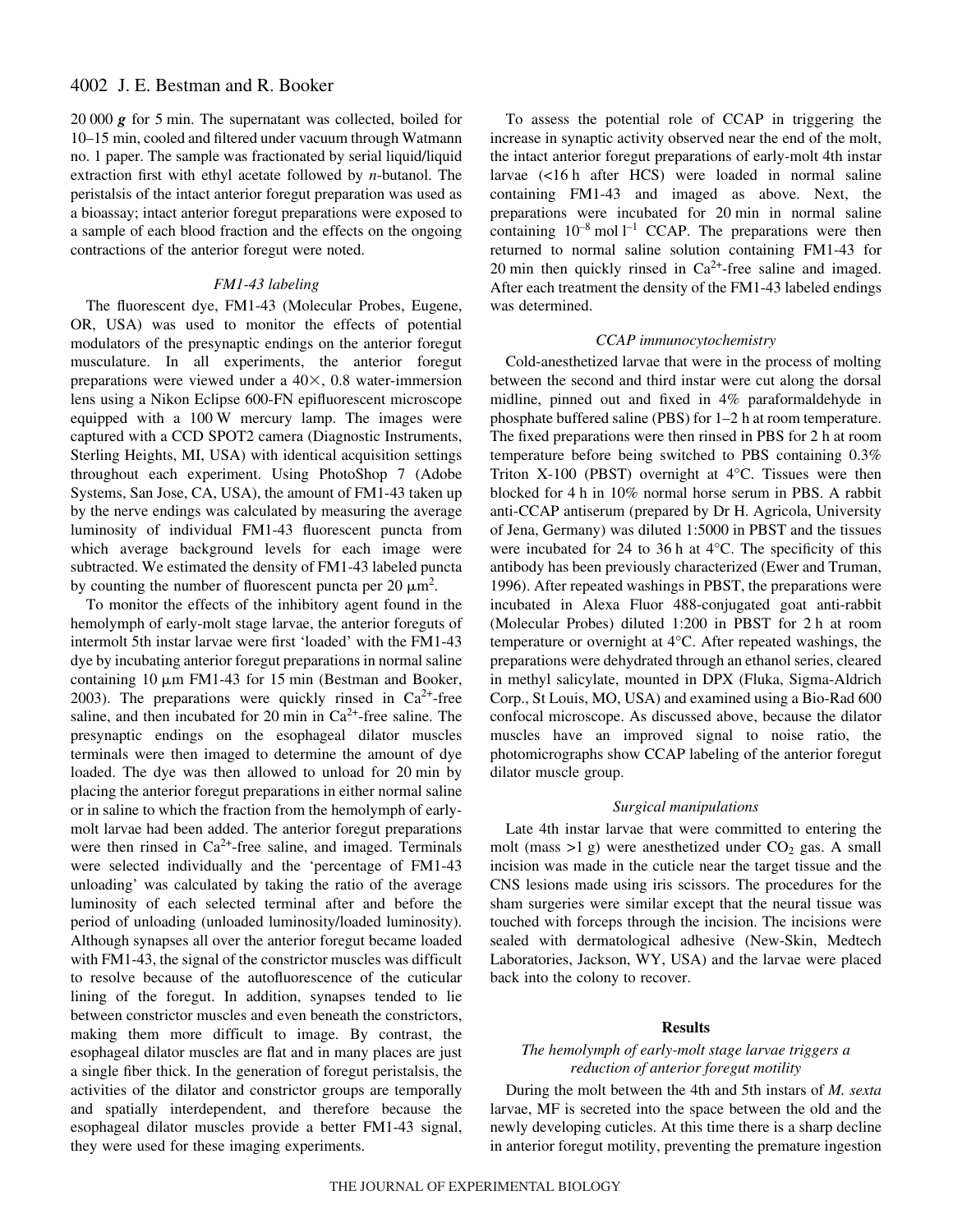of the MF (Bestman and Booker, 2003). We decided to test the possibility that a blood-borne factor might play a role in triggering the decrease in anterior foregut motility observed during the molt cycle. Hemolymph was extracted from larvae during the first  $2-4$  h after larvae showed signs of apolysis during the molt between the 4th and 5th larval instars. As a control we used hemolymph obtained from nonmolting, feeding 5th instar (intermolt) larvae. We then assayed the effect of the hemolymph extracts on the contraction patterns of semiintact anterior foregut/frontal ganglion preparations isolated from intermolt larvae (see Materials and methods). In saline, anterior foreguts isolated from intermolt larvae show regular alternating rhythmic contractions of the buccal and esophageal regions of the anterior foregut, resulting in robust posteriorly directed peristaltic contractions associated with swallowing (Bestman and Booker, 2003). Upon exposure to hemolymph collected from early-molt stage larvae, we failed to detect peristaltic contractions in 77% (69/90) of the treated semiintact anterior foreguts preparations. This percentage was significantly greater than when the semi-intact anterior foreguts were exposed to hemolymph collected from intermolt larvae, where only 15% (2/13) of the preparations showed disruption of anterior foregut activity ( $P<0.001$ ,  $\chi^2$  test). The hemolymph from early-molt stage larvae was subjected to fractionation (see Materials and methods) resulting in the peristalsis-blocking activity of the hemolymph of early-molt stage larvae remaining in the aqueous fraction. The aqueous extract of early-molt larval hemolymph suppressed peristalsis by 84% (24/29) compared with that of the active semi-intact anterior foregut preparations assayed. In comparison, the ongoing peristalses of significantly fewer, just 15% (3/17) of the anterior foregut preparations assayed, were disrupted after application of aqueous extract of intermolt 5th instar hemolymph (*P*<0.001,  $\chi^2$  test).

Our previous results suggested that the presynaptic terminals on the anterior foregut musculature are modulated during a larval–larval molt (Bestman and Booker, 2003). The decline in anterior foregut peristalsis during the early stages of the molt is accompanied by a sharp reduction in synaptic efficacy, resulting in attenuated EJP amplitude recorded from the esophageal constrictor muscles of the anterior foregut (Bestman and Booker, 2003). If the inhibitory agent found in the hemolymph of early-molt stage larvae plays a key role in modulating anterior foregut motility during a larval–larval molt then it should do so by targeting the presynaptic terminals on the anterior foregut musculature. In an effort to identify potential targets of the inhibitory hemolymph factor, we used an isolated anterior foregut preparation (without the brain and frontal ganglion) and elicited foregut contractions through exogenous stimulation of the recurrent nerve (Bestman and Booker, 2003). We quantified the strength of the elicited anterior foregut contractions by attaching a movement transducer to the anterior esophageal constrictors. When isolated anterior foregut preparations obtained from intermolt larvae were bathed in saline, all of the foreguts were responsive to the stimulation and the average amplitude of the elicited



Fig. 1.6 Exposure to the ceive fraction with the control of the control of the control of the control value (Fig. 2.4). Hemolymph Rine fraction of the control value large and the control of the control of the control of t Fig. 1. Exposure to the active factor present in the hemolymph of early-molt stage larvae triggers a dramatic decline in anterior foregut contraction amplitude. (A) In saline, anterior foreguts isolated from nonmolting 5th instar larvae respond to a 10 ms stimulation of the severed recurrent nerve with a large amplitude contraction. Within a few minutes of exposure to the hemolymph fraction from early-molt stage larvae, however, the amplitude of the elicited contractions was markedly decreased. The response rebounded following a saline wash. The anterior foregut contractions were recorded using a movement transducer attached to the anterior esophageal constrictor muscles. (B) Summary of the results (*N*=6; *P*<0.001, paired *t*-test). In saline rinse we found that the average contraction amplitude recovered and surpassed the initial control levels (*P*<0.05, paired *t*-test). \*Significant difference from saline value.

contractions was  $51.4\pm5.0 \,\mu\text{m}$  (Fig. 1A; *N*=6). However, following the application of the hemolymph fraction from early-molt stage larvae, the average amplitude of the contractions dropped to less than 10% of the control values, and we failed to elicit a measurable contraction in 66% of the anterior foreguts tested  $(N=6; P<0.001$ , paired *t*-test; Fig. 1B). In all preparations, there was a complete recovery of activity once the anterior foregut preparations were washed with fresh saline. Treating the hemolymph isolated from early-molt stage larvae with a number of proteases destroyed all activity, consistent with the active factor being a peptide (J.E.B. and M. del Campo, unpublished observations).

The decline in anterior foregut motility following exposure to the active fractionated early-molt stage hemolymph is also accompanied by a decrease in the amplitude of the EJP recorded from the anterior foregut esophageal constrictor musculature. In saline, the average EJP amplitude elicited by stimulation of the recurrent nerve was  $12.5 \pm 1.1$  mV ( $N=10$ ; Fig. 2A). Following exposure to the aqueous hemolymph fraction from the early-molt larvae, the average EJP amplitude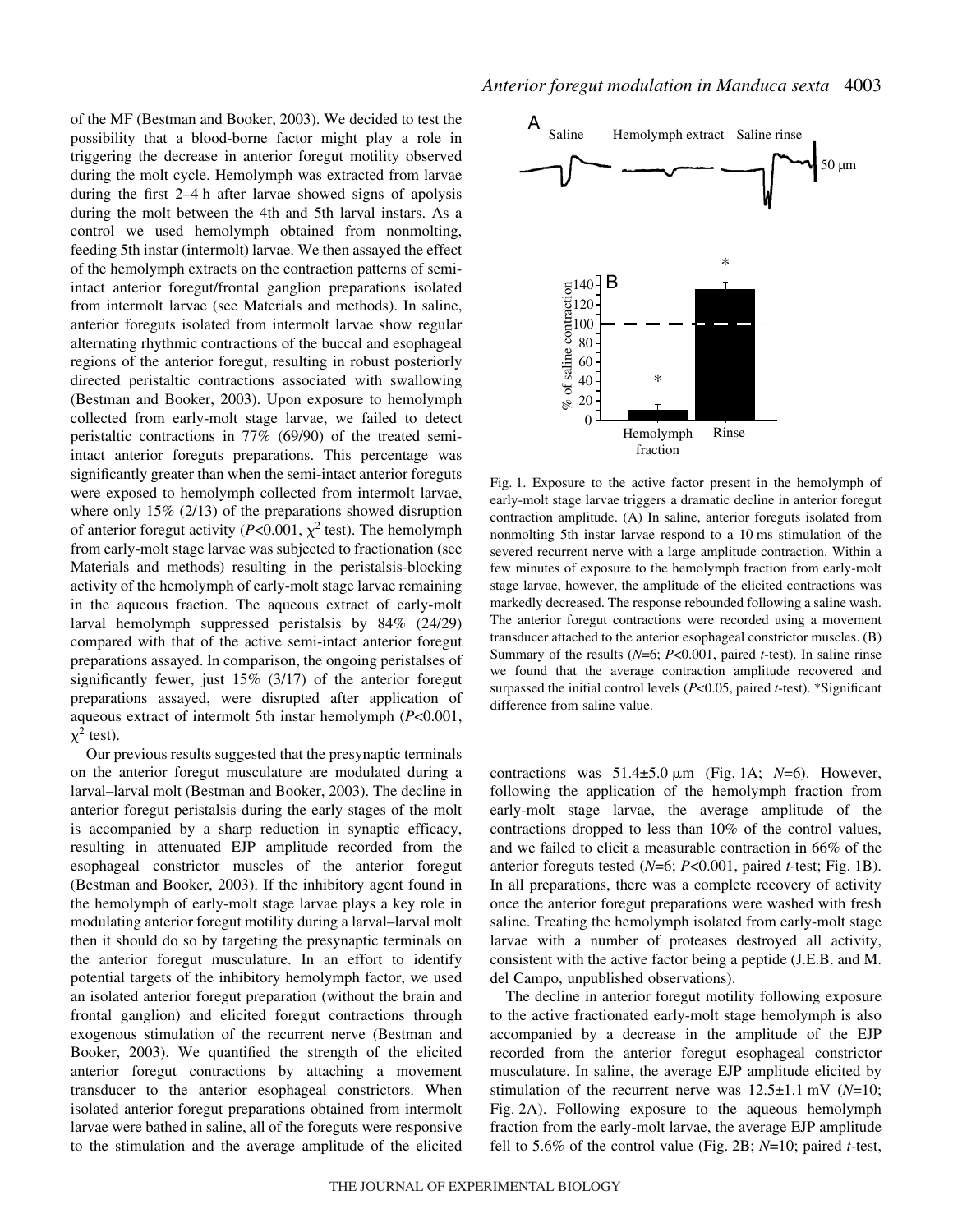

Fig. 2. (A) Example of excitatory junctional potentials (EJPs) recorded from musculature of active anterior foreguts in response to a 10 ms stimulation of the severed recurrent nerve. Following exposure to the active hemolymph factor the amplitude of the EJP dropped significantly but recovered after a saline rinse. (B) We found a significant decrease in the average amplitude of the EJPs recorded from anterior esophageal constrictor muscles of the anterior foreguts (*N*=10; paired *t*-test, *P*<0.001). The average EJP amplitude returned to the initial saline level in the rinse. \*Significant difference from both saline and rinse levels.

*P*<0.001). Rinsing the preparations with fresh saline resulted in the full recovery of the EJP amplitude compared with initial values (*N*=5; *P*>0.05, paired *t*-test). The decline in the contraction amplitude of the anterior foregut musculature following exposure to the hemolymph fraction was not due to a drop in the resting potential of the muscle fibers. The resting membrane potential of the muscles recorded in control saline and following exposure to early-molt stage hemolymph aqueous fraction was  $-40.5\pm1.5$  mV (*N*=12) and  $-36.8\pm0.8$  mV potential (*N*=12) respectively; they were not significantly different (*P*>0.05, paired *t*-test).

Next we used the styryl dye, FM1-43, to determine whether the hemolymph fraction from early-molt stage larvae targeted the presynaptic endings on the esophageal dilator muscle group of the anterior foregut. FM1-43 is taken up exclusively into the presynaptic terminals that have undergone a vesicle exocytosis/endocytosis event while exposed to the dye (Betz and Bewick, 1992; Cochilla et al., 1999) and therefore the amount of dye present in the terminal serves as an indicator of the level of synaptic activity. To examine the effect of the earlymolt larval hemolymph fraction on the presynaptic endings we used active semi-intact anterior foregut preparations from intermolt larvae. We first allowed endogenous frontal gangliondriven activity to preload the FM1-43 dye into synaptic



Fig. 3. The activity-dependent dye FM1-43 reveals that the active hemolymph fraction triggers a decline in the efficacy of the synaptic terminals on the anterior foregut musculature. Presynaptic terminals of intermolt 5th instar larvae were first preloaded with FM1-43 (A,C), and then allowed to unload under one of two conditions: (B) after a continued 20 min incubation in normal physiological saline or,  $(D)$ after a  $20$  min incubation in the hemolymph fraction. (E) In the preparations incubated in the hemolymph fraction, the average percentage change in the fluorescence of the terminals was significantly lower than that of the preparations that had been incubated in saline (unpaired *t*-test, *P*<0.01) \*Significant difference from the normal saline levels. Scale bar, 50  $\mu$ m.

terminals on the anterior foreguts. The dilator muscles of the foreguts were imaged and the amount of dye loaded was determined by measuring the luminosity of the synaptic terminals. We next tested whether exposure to the active hemolymph fraction influenced the rate that FM1-43 was unloaded from the terminals. For these experiments the preloaded anterior foreguts (Fig. 3A,C) were allowed to unload for  $20$  min in either control saline (Fig. 3B) or saline containing the hemolymph fraction (Fig. 3D). At the end of this period the previously identified terminals were located and their level of luminosity was measured. As expected, when the anterior foreguts with preloaded terminals were bathed in control saline, there was a dramatic drop in the amount of dye remaining in the presynaptic terminals (Fig. 3E). Within  $20 \text{ min}$  the luminosity of the FM1-43-loaded terminals bathed in control saline declined by  $67.6\pm9.4\%$  ( $N=14$ ). In comparison, a significantly greater FM1-43 signal remained in the anterior foregut terminals exposed to the active hemolymph, dropping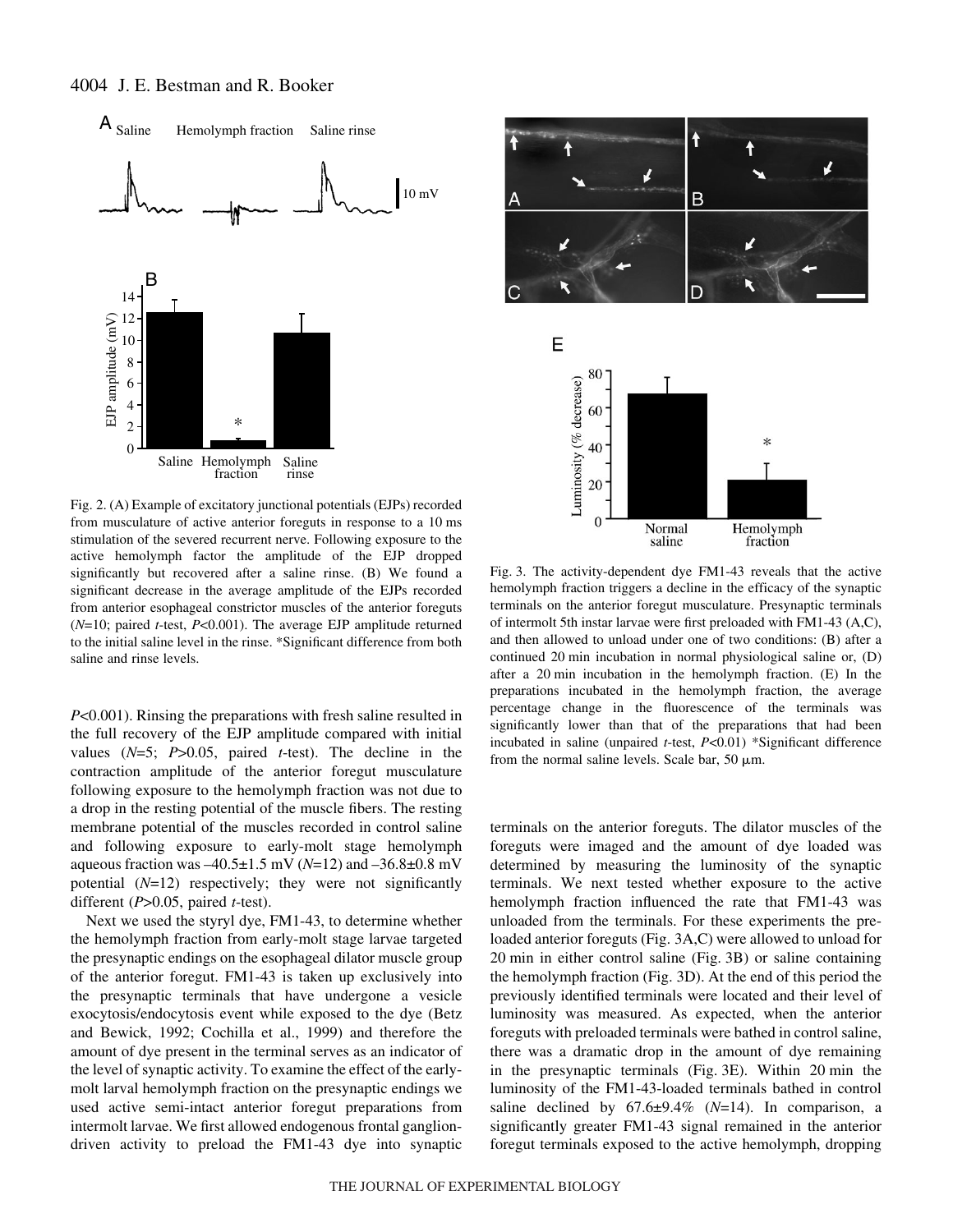just 20.9±9.1% (*N*=19; *P*<0.01, unpaired *t*-test). Thus exposure to the blood fraction resulted in a significant decrease in the efficacy of the presynaptic terminals on the foregut dilator musculature.

### *Crustacean cardioactive peptide triggers the precocious increase in anterior foregut motility*

As the end of the molt approaches, there is a sudden rebound in the amplitude of the anterior foregut contractions, followed a short time later by the first signs of the MF ingestion (Bestman and Booker, 2003). We were curious to determine what factor(s) might play a role in the return of anterior foregut peristalsis. For a number of reasons we focused on CCAP as a potential modulator of anterior foregut motility around the time of MF ingestion. CCAP is a nonapeptide and acts as a neuroand myomodulator in a number of different arthropods (Breidbach et al., 1995; Groome and Lehman, 1995; McNeil et al., 1998; Mulloney et al., 1997). In the central nervous system (CNS) of *M. sexta* there are over 90 neurons that express the CCAP gene (Loi et al., 2001). There is also evidence for a role for CCAP in triggering the ecdysial motor patterns responsible for removing the old cuticle at the end of the molt (Ewer et al., 1997; Truman et al., 1998).

We found it intriguing that one of the four pairs of CCAP-immunoreactive (CCAP-ir) neurons, which have been repeatedly identified in the subesophageal ganglion (SEG), has also been reported to send out processes terminating in the immediate region of the anterior foregut (Davis et al., 2001; Ewer et al., 1994; Klukas et al., 1996; Loi et al., 2001). Using CCAP antiserum, we labeled possible release sites on the muscles of the anterior foregut (shown in Fig. 4, the anterior foregut esophageal dilators). This labeling was reminiscent of CCAP-ir neurohemal structures found on other *M. sexta* tissues and in other



Fig. 4. Crustacean cardioactive peptide (CCAP) immunostaining of the esophageal dilator muscles of an early-molt larva. The diffuse, punctate staining is indicative of neurohemal release sites. Inset: diagram of the anterior foregut musculature, brain and frontal ganglion. The box indicates approximate position of the esophageal dilator muscles shown in the figure. Scale bar,  $50 \mu m$ .

species (Davis et al., 2001; Donini et al., 2002). With these data in mind, we wanted to test whether CCAP also plays a role in triggering the return of the peristaltic contractions of the anterior foregut observed at the end of the molt.

We set out to examine this possibility by using the movement transducer to measure the effect of CCAP on inactive semi-intact anterior foreguts prepared from early-molt stage larvae (between 10 and 14 h after HCS; Fig. 5). When these largely inactive anterior foreguts were bathed in control saline, only low amplitude contractions were recorded (Fig. 5A). Within 3 min of exposure to  $10^{-8}$  mol  $l^{-1}$  CCAP (Fig. 5B), the average contraction amplitude increased more than 12-fold  $(N=5; P<0.05$ , paired *t*-test). Within 30 min of the application of the CCAP, the average maximum contraction amplitude increased more than 20-fold compared to the control values (Fig. 5B; *P<*0.05, paired *t*-test). We failed to detect any changes in the period of the anterior foregut contractions following exposure to CCAP. In saline the average period of peristalsis was  $3.1\pm0.6$  s, and after application of CCAP it was  $2.9 \pm 0.7$  s ( $N=5$ ,  $P>0.05$ , paired *t*test).



Fig. 5. Exposing the inactive anterior foreguts isolated from early-molt stage larvae to crustacean cardioactive peptide (CCAP) triggers a dramatic increase in anterior foregut motility. (A,B) Examples of anterior foregut activity in saline conditions  $(A)$  and of the same preparation after 3 min in  $10^{-8}$  mol  $1^{-1}$  CCAP (B). The top trace is the endogenous activity recorded by a movement transducer attached to the anterior esophageal constrictor muscle group. The bottom trace is a concurrent extracellular recording of excitatory junctional potentials (EJPs) from the esophageal constrictor muscles. (C) Within 30 min of the CCAP application to the anterior foreguts isolated from larvae early in the molt cycle, the average contraction amplitude increased significantly (*P*<0.05, paired *t*-test) to levels similar to that observed around the time of molting fluid ingestion. \*Significant difference from the initial saline contraction levels.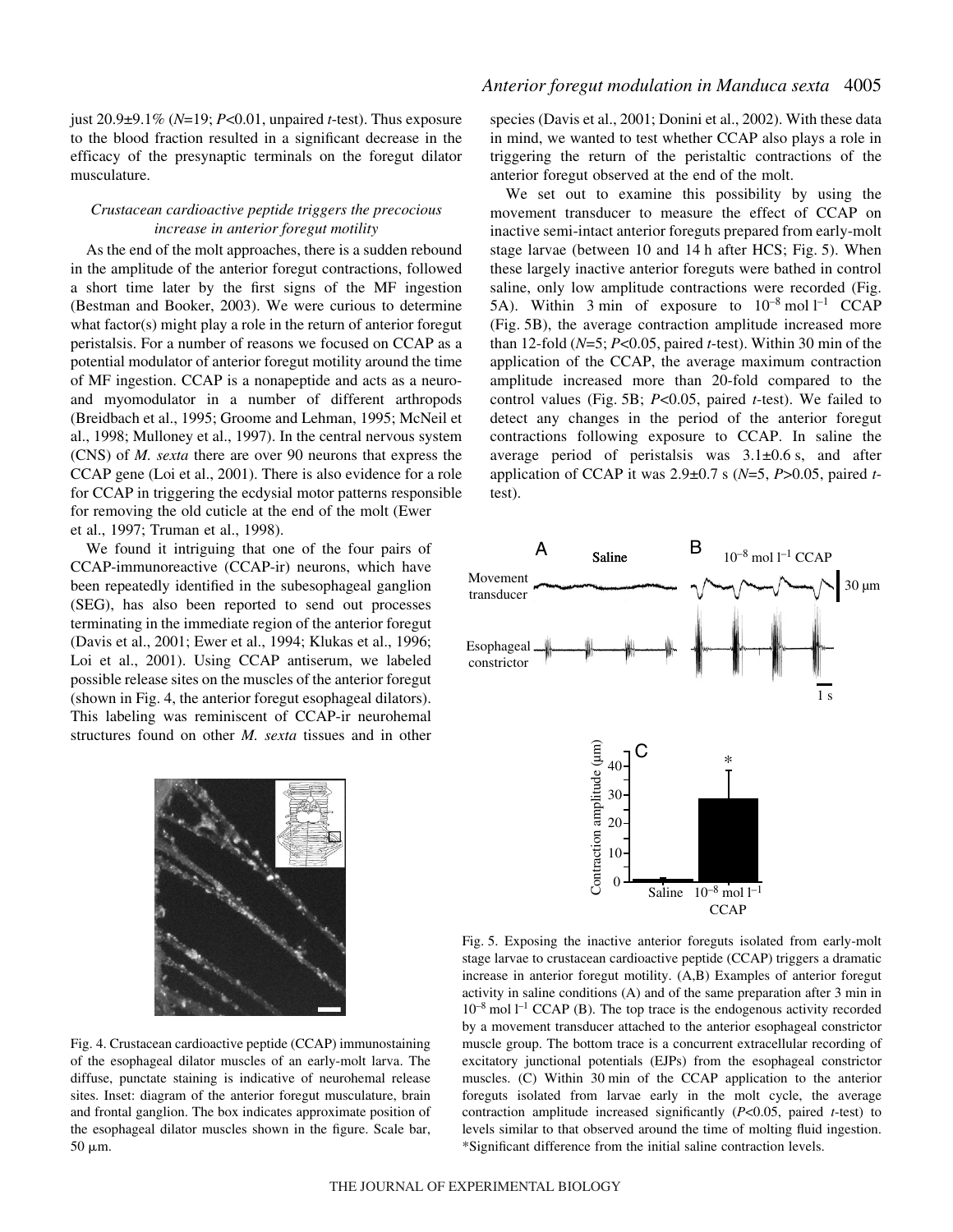A dose–response curve was constructed by measuring the amplitude of the anterior foregut contractions in the initial saline condition and then following a single exposure to saline containing  $CCAP$  (Fig. 6). For these experiments we used isolated anterior foregut preparations obtained from early-molt stage larvae and elicited anterior foregut contractions through stimulation of the attached recurrent nerve (see Materials and methods). In all instances the magnitude of the response was determined within 3 min of the single application of various CCAP doses diluted in physiological saline, and identical stimulation settings were used before and after CCAP application. Under these conditions the threshold concentration of CCAP to produce a detectable response was  $10^{-12}$  mol  $1^{-1}$  $(N=10; P<0.05, paired t-test)$ . At a concentration of  $10^{-7}$  mol  $1^{-1}$ CCAP the maximal response recorded was over fivefold that of the saline only values (578±217%, *N*=8), with the response reaching a plateau or slightly declining at higher concentrations. The anterior foreguts prepared from intermolt larvae also responded to the application of CCAP with an increase in contraction amplitude. However, although significant, these increases were smaller relative to the results obtained for the early-molt stage anterior foregut preparations. For example, following the application of  $10^{-8}$  mol  $l^{-1}$  CCAP to the anterior foreguts isolated from intermolt larvae, the



Fig. 6. Crustacean cardioactive peptide (CCAP) dose response. Anterior foregut contractions were elicited by delivering 5 ms pulses at 40 pulses  $s^{-1}$  for 500 ms duration to the severed recurrent nerve. (A) An example of a movement transducer record from an early-molt larva initially in saline and then 10 min after exposure to  $10^{-8}$  mol  $1^{-1}$ CCAP. (B) There is a strong dose–response relationship between the amount of contraction and increasing concentrations of CCAP. Plotted are the percentage increases in contraction amplitude elicited from stimulation of the recurrent nerve relative to the maximum response elicited in the initial saline conditions. Each point is an average of the responses of between five and 22 animals.

amplitude of the contractions increased less than twofold compared to controls (Fig.  $6B$ ;  $170\pm42\%$ ,  $P>0.05$ , paired *t*test).

CCAP also triggered a rapid increase in the EJP amplitude recorded from the esophageal constrictor muscle fibers of an isolated anterior foregut preparation obtained from early-molt stage larvae (Fig. 7). In control saline the average muscle EJP recorded was  $8.2\pm1.3$  mV ( $N=20$ ), significantly lower than the  $14.6\pm5.9$  mV ( $N=6$ ) potential recorded from the esophageal constrictor muscle of intermolt larvae (Fig. 7B; unpaired *t*-test, *P*<0.01). Within 10 min of exposure to  $10^{-8}$  mol  $l^{-1}$  CCAP, the average EJPs recorded from anterior foreguts isolated from early-molt stage larvae increased to  $16.3\pm2.1$  mV (*N*=18; paired *t*-test, *P*<0.001). By contrast, the application of CCAP had no significant effect on the amplitude of the EJPs recorded from muscles of anterior foreguts isolated from intermolt larvae.



*P*>0.05). EJP amplitude (mV) Fig. 7. Excitatory junctional potentials (EJPs) elicited in the presence of  $10^{-8}$  mol  $l^{-1}$  crustacean cardioactive peptide (CCAP) produced significantly greater responses than those in saline. EJP responses recorded intracellularly from the anterior foregut muscles of earlymolt larvae (A), and intermolt larvae (B), in control saline and after a 10 min exposure to saline plus  $10^{-8}$  mol  $l^{-1}$  CCAP. The early-molt larvae produced significantly greater EJP responses after incubation in CCAP (paired *t*-test, *P*<0.0001), reaching values that were similar to those of the intermolt larvae in saline (unpaired *t*-test, *P*>0.5). After treatment with  $10^{-8}$  mol  $l^{-1}$  CCAP, the average EJP amplitude recorded from the intermolt larvae increased, but was not significantly different from the saline values (paired *t*-test, *P*>0.05). \*Significant increase over initial saline levels (paired *t*-test, *P*<0.0001) but is not significantly different from the intermolt saline values (unpaired *t*-test,  $P > 0.05$ ).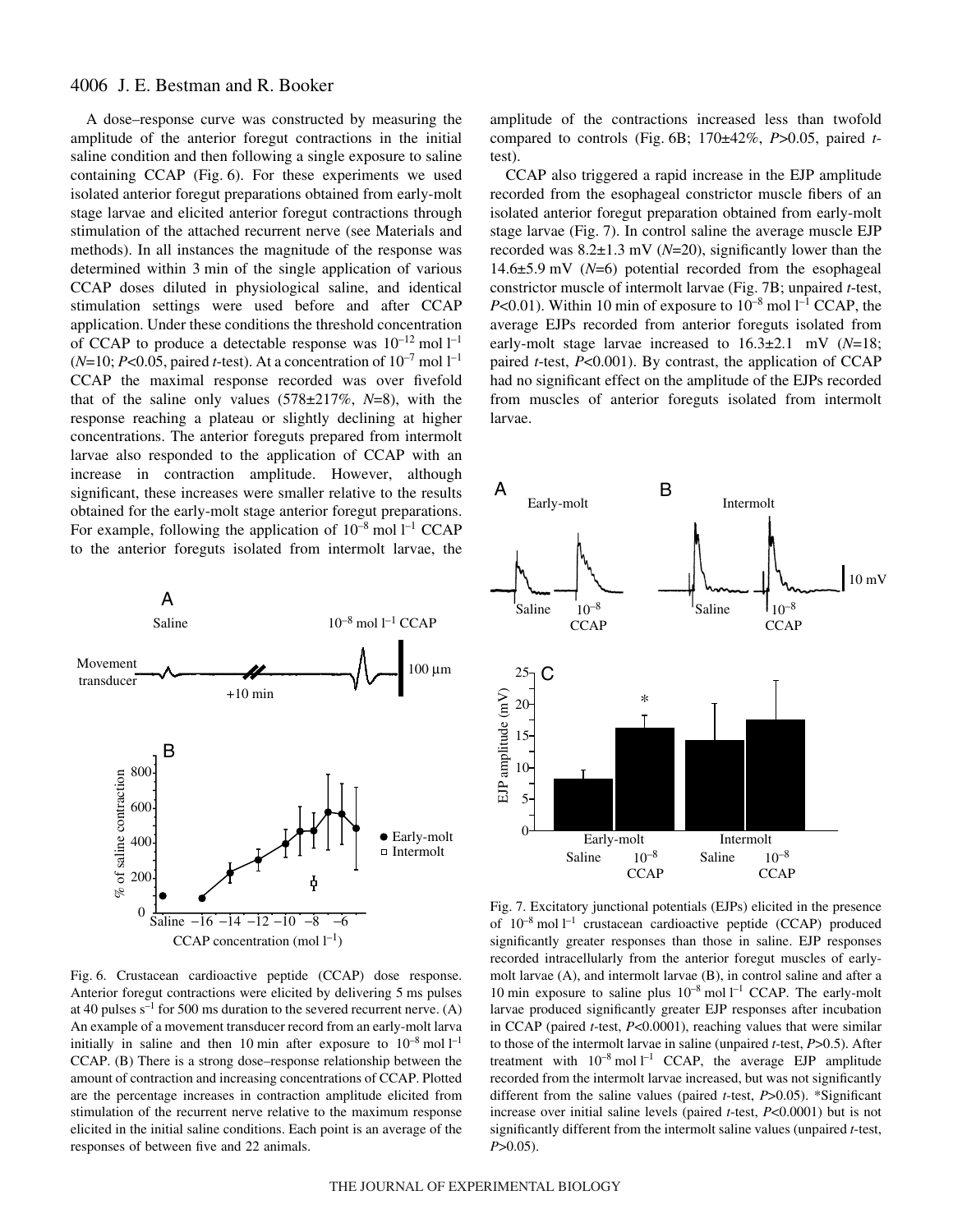

Fig. 8. Application of crustacean cardioactive peptide (CCAP) results in a significant increase in the activity of the synaptic endings on the anterior foreguts of early-molt stage larvae. For these experiments the density of FM1-43 loaded puncta was used to estimate the endogenous activity of the presynaptic terminals found on the anterior foregut musculature. (A) Under control conditions there were relatively few FM1-43-labeled puncta found on the esophageal dilator muscles of the anterior foregut of an early-molt larva. (B) However, following a 15 min incubation in  $10^{-8}$  mol  $l^{-1}$  CCAP, there is a dramatic increase in the density of FM1-43-labeled puncta on the muscle. (C) A plot summarizing the FM1-43 results. When loading occurred in control saline the density of FM1-43 puncta on the early-molt stage anterior foreguts was only about a quarter of the value calculated for intermolt larvae. Following exposure to  $10^{-8}$  mol  $l^{-1}$  CCAP for 15 min, the density of labeled puncta on the anterior foregut muscles of early-molt stage larvae was similar to that observed in anterior foreguts isolated from intermolt larvae (*P*>0.05, unpaired *t*-test). \*Significant difference from both intermolt saline level (*P*<0.005, unpaired *t*-test) and from the  $10^{-8}$  mol l<sup>-1</sup> CCAP level (*P*<0.005, paired *t*-test). Scale bar,  $20 \mu m$ .

We also examined the effect of the application of CCAP on the efficacy of the presynaptic terminals on the esophageal dilator muscles of the anterior foregut using the dye FM1-43. In semi-intact anterior foregut preparations isolated from earlymolt stage larvae, the reduced synaptic efficacy is reflected in a failure of the synaptic terminals on the dilator muscles to load FM1-43 (Fig. 8A). Following exposure to  $10^{-8}$  mol  $l^{-1}$  CCAP the density of labeled endings of early-molt stage larvae increased 3.7-fold (Fig. 8C;  $N=8$ , paired *t*-test,  $P<0.01$ ) to levels comparable to those observed for the active anterior foreguts from intermolt larvae (*P*>0.05, unpaired *t*-test; Fig. 8C). These results are consistent with CCAP playing a role in triggering the rapid increase in the synaptic efficacy of the

### *Anterior foregut modulation in Manduca sexta* 4007

terminals located on the anterior foregut musculature observed during the final hours of a larval–larval molt.

### *The subesophageal ganglia and brain are necessary for molting fluid ingestion*

The data presented above reveal that the application of exogenous CCAP was sufficient to trigger a return of the robust peristaltic contractions of the anterior foregut late in the molt cycle. Although the published immunocytochemical studies cited above indicate that the SEG is the source of the CCAPir endings found on the anterior foregut musculature, at this point there is no direct evidence supporting a role for these CCAP inputs contributing to the modulation of anterior foregut activity during a larval–larval molt. In an effort to establish that the SEG is necessary for MF ingestion, we carried out a series of surgical manipulations on fourth instar larvae that had already committed to the molt cycle. We then determined whether the surgically manipulated animals ingest their MF and initiated ecdysis within 35 h of the onset of the molt (Table 1). Larvae that had undergone sham surgery served as controls. All the sham-operated control larvae ingested their MF and initiated ecdysis within 35 h of the onset of the molt. By contrast, only 23% (3/13) of the SEG-lesioned larvae ingested their MF and 8% (1/13) initiated ecdysis. We next tested whether the connections between the SEG and the rest of the CNS were necessary for MF ingestion and the initiation of ecdysis. All of the larvae in which the connectives between the SEG and T1 were severed swallowed their MF, however, they all failed to initiate ecdysis. Similarly, 78% of the larvae in which the connectives between the brain and SEG were severed ingested their MF, while only 20% initiated ecdysis. To determine whether the brain also plays a role in regulating MF ingestion, the brain itself was also ablated but the frontal ganglion and its projections to the anterior foregut were left intact. Following the removal of the brain none of the molting larvae swallowed their MF or initiated ecdysis. These data indicate that both the brain and the SEG were necessary for MF ingestion, but that they did not need to be physically connected to the rest of the CNS in order for MF ingestion to occur.

#### **Discussion**

### *A blood-borne factor acts to suppress anterior foregut motility*

Anterior foregut peristaltic activity is one of a series of motor patterns that must be properly modulated if *M. sexta* is to complete a larval–larval molt successfully (Bestman and Booker, 2003). Near the beginning of the molt, the robust contractions of the anterior foregut are suspended to prevent the premature swallowing of the MF. About 4–5 h prior to the initiation of ecdysis, as the end of the molt approaches, the anterior foregut is reactivated and the MF is swallowed. Results using the dye FM1-43 reveal that during a larval–larval molt it is the presynaptic terminals on the anterior foregut musculature that are the primary target for modulation (Bestman and Booker, 2003).

The results of this work reveal that there are at least two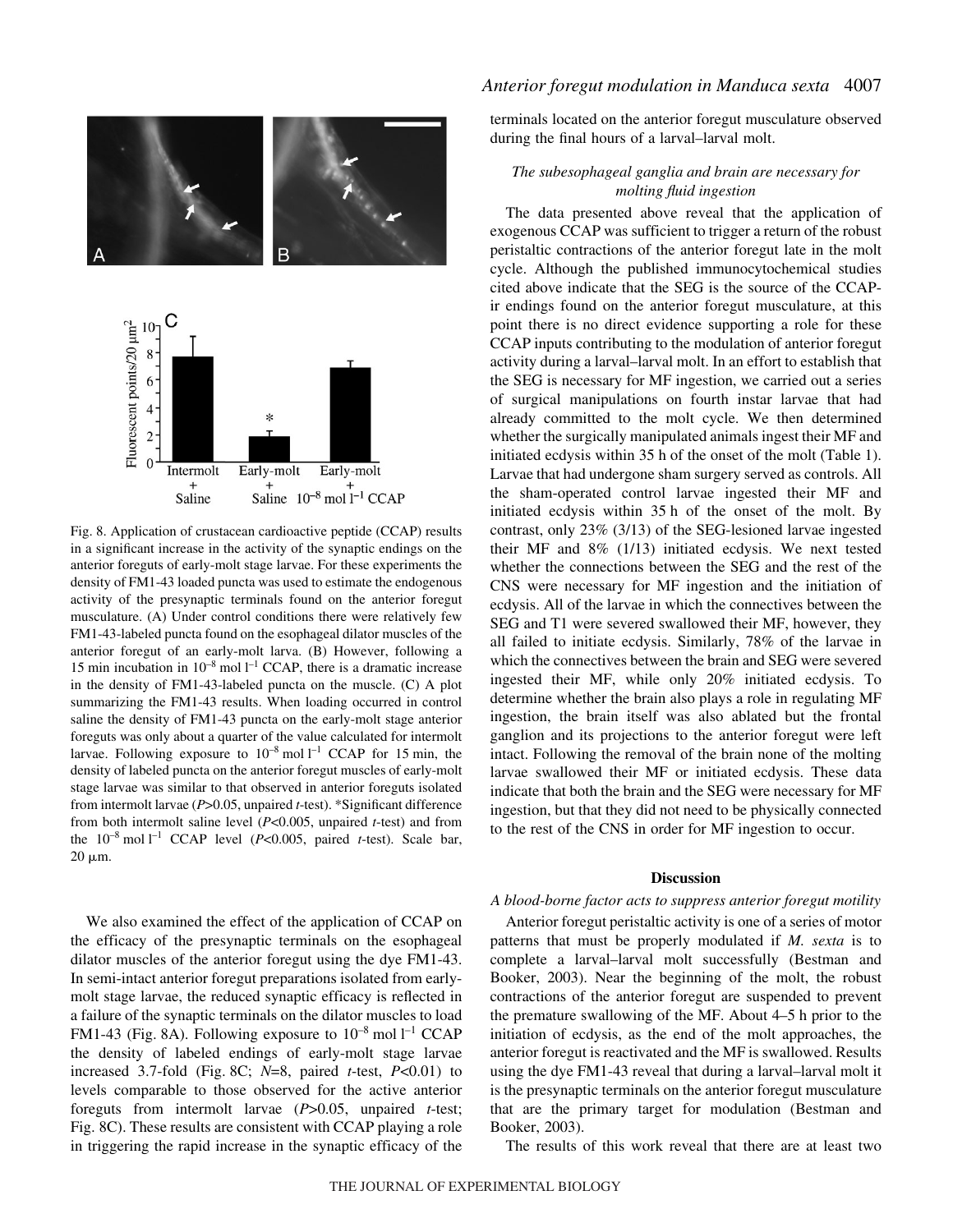| Surgical manipulation |                      | $%$ Ingesting MF | % Initiating ecdysis |  |
|-----------------------|----------------------|------------------|----------------------|--|
|                       | Sham                 | 100(9/9)         | 100(9/9)             |  |
|                       | No SEG               | 23(3/13)         | 8(1/13)              |  |
| Ξ<br>⋜                | $SEG \rightarrow T1$ | 100(8/8)         | 0(0/6)               |  |
| ═                     | $Br \rightarrow SEG$ | 78 (7/9)         | 20(1/5)              |  |
|                       | No Br                | 0(0/6)           | 0(0/6)               |  |
|                       |                      |                  |                      |  |

Table 1. Results of surgical manipulation of the CNS on the ability of molting larvae to ingest molting fluid and initiate ecdysis

Br, brain; SEG, subesophageal ganglion; SEG $\rightarrow$ T1, connectives severed between the subesophageal ganglion and T1; Br $\rightarrow$ SEG, connectives severed between the brain and subesophageal ganglion.

factors involved in modulating anterior foregut motility during a larval–larval molt – an inhibitory factor found in the hemolymph of larvae having recently started the molt cycle, and later in the molt cycle, CCAP. The yet unidentified inhibitory factor is present only in the hemolymph of the earlymolt stage larvae and is sufficient to suspend anterior foregut peristalsis when applied to the fully active anterior foreguts of intermolt larvae (Fig. 2). The decline in anterior foregut motility triggered by the inhibitory factor is accompanied by a 90% decline in the average amplitude of the EJPs recorded from the esophageal constrictor muscles of the anterior foregut. This inhibitory factor appears to target the presynaptic terminals located on the anterior foregut musculature. Results using FM1-43 reveal a sharp decline in the efficacy of the presynaptic terminals of the esophageal dilators within a few minutes of the application of the active factor. Because the changes in FM1-43 loading were found to coincide with changes in anterior foregut contractions, it also suggests that the inhibitory blood borne factor acts directly on the presynaptic neurons as opposed to acting through a polysynaptic mechanism. Given that the activity of the hemolymph fraction is lost following exposure to several proteolytic enzymes, it is consistent that the active factor is a peptide (J.E.B. and M. del Campo, unpublished observations). There are, however, still many questions that need to be addressed. For example, we have not examined and cannot comment on the many other myomodulatory agents including biogenic amines such as octopamine (Zilberstein et al., 2004) or the numerous peptide hormones (Predel et al., 2001a; Predel et al., 2001b) that have been found to affect insect gut contractions outside of the context of the molt. The isolation and a detailed chemical characterization of the active factor, mechanisms governing its release, as well as the identification of its source would provide valuable clues in the effort to understand the mechanism responsible for coordinating anterior foregut activity relative to the other motor patterns during a molt.

### *Reactivation of anterior foregut peristalsis by CCAP*

As we have described, about two-thirds of the way through the molt cycle there is a sharp increase in anterior foregut motility followed shortly by the first signs of MF ingestion (Bestman and Booker, 2003). We tested whether CCAP application was effective in triggering the increase in anterior foregut peristalsis and found that after CCAP application the foregut began peristaltic contractions similar to those occurring normally as the end of the molt approaches. Within minutes of exposure to CCAP, there was a dramatic increase in the contraction amplitude of all of the early-molt stage anterior foreguts to levels similar to that observed near the time of the onset of MF ingestion (Figs 5, 6). The application of CCAP also triggered a doubling of the amplitude of the EJPs recorded from the esophageal constrictor muscles of the anterior foregut of early-molt stage larvae to a range similar to that observed around the time before the onset of MF ingestion (Fig. 7). Our results using the dye FM1-43 reveal that CCAP targets the presynaptic terminals of the anterior foregut. The larval–larval molt is accompanied by a 75% decrease in the density of active terminals as determined by FM1-43 labeling (Bestman and Booker, 2003). Shortly after the application of CCAP, the density of FM1-43-labeled terminals on the dilator muscles of the anterior foreguts of early-molt larvae increased to levels typically observed for anterior foreguts isolated from late-molt stage and intermolt larvae (Fig. 8).

Additional evidence in support of a role for CCAP in the modulation of anterior foregut activity comes from previous neuron-labeling and immunocytochemical studies. Using cobalt backfills, two cells that project from the SEG to the esophageal dilator muscles through nerves of the corpora cardiaca secretory system were uncovered (Copenhaver and Truman, 1986). Later Ewer and coworkers described how these SEG neurons are homologous to CCAP and cGMP immunopositive neurons in the more posterior ganglia (Ewer et al., 1994; Ewer and Truman, 1996). Klukas et al. confirmed that these SEG neurons were CCAP-IR (Klukas et al., 1996), which was also consistent with neurons identified in the CCAP gene expression study (Loi et al., 2001). Lastly, Davis et al. provided evidence for neurohemal release sites from the SEG of CCAP in the vicinity of the aorta and anterior foregut (Davis et al., 2001). Our finding of CCAP-IR neurohemal-like structures on the muscles of the anterior foregut  $(Fig. 4)$  is consistent with these previous studies.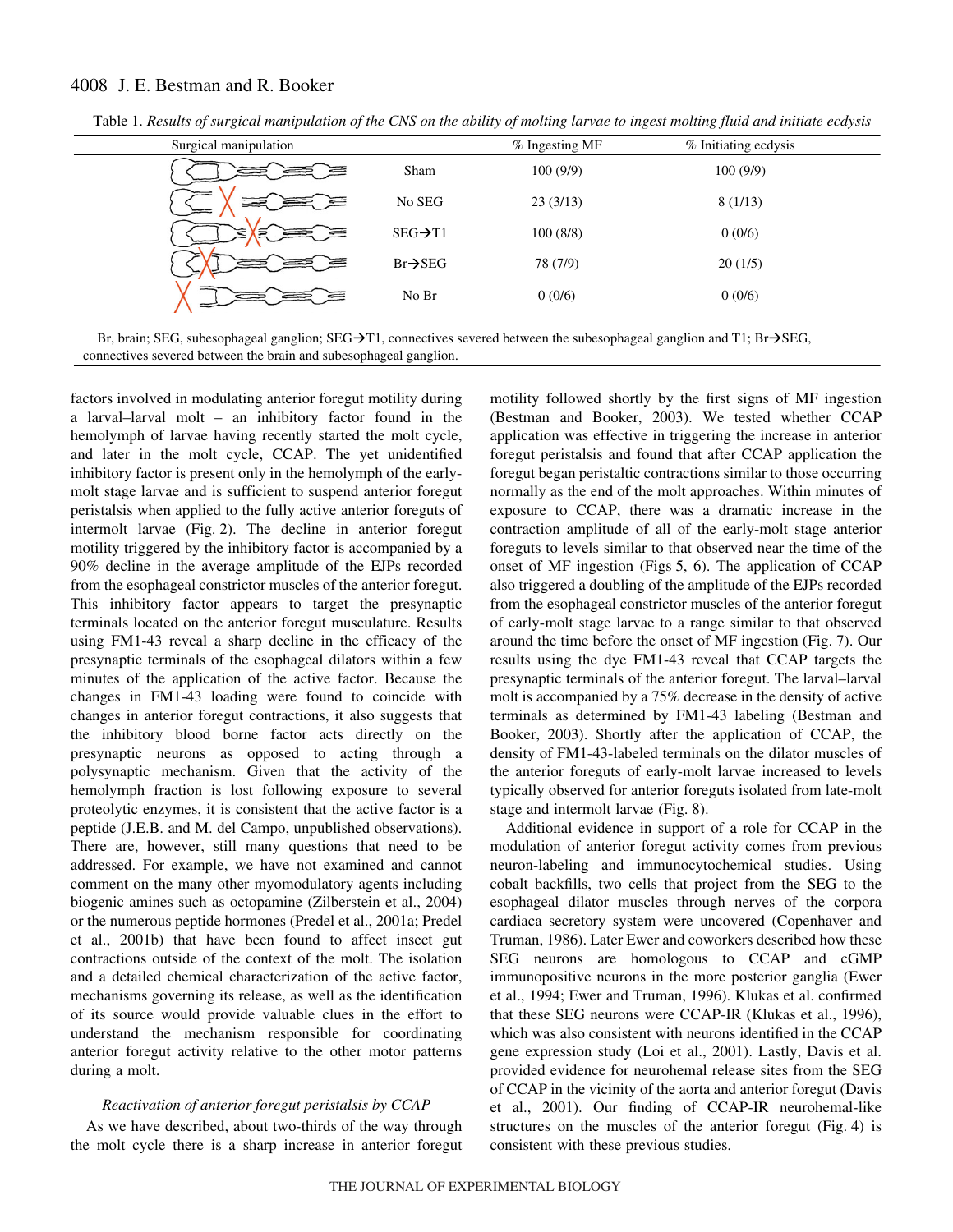The SEG-CCAP neurons that project to the anterior foregut are two of approximately 90 neurons in the CNS of larval *M. sexta* that express the CCAP transcript (Loi et al., 2001). Many of the CCAP-ir neurons play a role in coordinating the motor patterns that characterize insect molting, and a tight correlation exists between transient increases in cGMP expression in these neurons, the release of CCAP and the triggering of the ecdysis motor pattern (Ewer et al., 1994; Ewer et al., 1997; Ewer and Truman, 1997; Fuse and Truman, 2002; Zitnan and Adams, 2000). In the SEG all but one pair of CCAP-ir neurons show an increase in cGMP expression within the final hour of the start of the ecdysis motor patterns. The lone exception is the pair of SEG CCAP-ir neurons that send projections that terminate on the anterior foregut musculature (Davis et al., 2001; Ewer et al., 1994). This pair of CCAP-ir anterior foregutprojecting neurons exhibits an increase an in cGMP levels at the time of MF ingestion, approximately 6–8 h prior to ecdysis (Ewer and Truman, 1996; Ewer and Truman, 1997; Zitnan and Adams, 2000). The results of our lesion experiments reveal that the SEG is necessary for MF ingestion (Table 1) and together this collection of data suggests a further role of CCAP in the regulation of larval–larval molts of *M. sexta* to include triggering an increase in anterior foregut peristaltic activity to power the ingestion of MF.

There is precedent for CCAP's role as a modulator of anterior foregut motility in a number of crustaceans. In crabs, immunocytochemistry reveals that CCAP is delivered to both central and peripheral targets of the stomatogastric (foregut) motor system (Christie et al., 1995; Dircksen and Keller, 1998; Stangier et al., 1987; Stangier et al., 1988). The effects of CCAP on the stomatogastric system of crabs were examined (Weimann et al., 1997) and it was found that concentrations in the  $10^{-10}$  mol  $1^{-1}$  range produced effects on the pyloric rhythm and the concentrations in the  $10^{-7}$  mol  $l^{-1}$  range increased nerve-evoked contractions of a subset of pyloric muscles. Although many modulators were tested, only the additions of CCAP to the silent lobster stomatogastric system can routinely produce a recovery in its tri-phasic motor pattern (Marder and Richards, 1999). CCAP also plays a role in modulating the stomatogastric system of crustaceans during the molt cycle. As many crustaceans progress through their molt cycle, they swallow water in order to swell their bodies and rupture their old carapace. In at least two species of decapod crustaceans, transient increases in CCAP titers coincide with an increase in anterior foregut activity and the swallowing of water (Phlippen et al., 2000). The target of CCAP during the molt cycle of these Crustacea is thought to be the stomatogastric motor system, but this has yet to be confirmed. The recent identification of the CCAP receptor from *Drosophila* represents a key step in identifying the potential targets of CCAP (Cazzamali et al., 2003; Park et al., 2002).

A factor from the brain is also necessary for the initiation of MF ingestion (Table 1). Predictably, molting larvae in which the connectives between the brain and the rest of the CNS were transected or the brain itself removed, failed to initiate ecdysis. The neurons that release eclosion hormone, one of the peptide

### *Anterior foregut modulation in Manduca sexta* 4009

hormones essential for triggering ecdysis, reside in the brain and send projections the length of the nerve cord to release sites in the proctodeal nerve of the terminal ganglion (Copenhaver and Truman, 1986; Truman and Copenhaver, 1989). Animals in which the brain connectives were severed failed to initiate ecdysis, but they were still capable of ingesting MF. However, animals in which the brain was completely removed also failed to ingest their MF. At this point there is no information available on the nature or the target of the brain-derived signal controlling anterior foregut peristaltic activity. The possibilities include direct inputs from the brain to the larval anterior foregut motor system through, for example, the many fine nerves of the retrocerebral complex. Alternatively, the brain itself could be the source of a hormonal signal targeting the SEG or the anterior foregut directly.

In summary, arthropod molts are characterized by the strict coordination of a series of behavioral events including the swallowing of MF and swallowing of air or water in order to inflate the new cuticle (Carlson and O'Gara, 1983; Hughes, 1980; Miles and Booker, 1998; Park et al., 2003). During the larval–larval molts of the moth *M. sexta,* the ongoing activity of the anterior foregut is modulated to control the timing of MF ingestion. The data outlined above suggest that *M. sexta* uses a combination of hormones and neuromodulators to regulate anterior foregut motility during a larval–larval molt. It also appears that it is the presynaptic endings on the anterior foreguts that are the primary target of these modulators. The regulation of the anterior foregut motor system of molting *M. sexta* larvae offers an experimentally accessible system to study the cellular basis of the modulation of complex behaviors.

#### **List of abbreviations**

| <b>CCAP</b> | crustacean cardioactive peptide |
|-------------|---------------------------------|
| <b>EJP</b>  | excitatory junctional potential |
| <b>HCS</b>  | head capsule slippage           |
| MF          | molting fluid                   |
| SEG         | subesophageal ganglion          |

The authors are grateful to Drs Marta del Campo and Carol Miles for the fractionation and preparation of the hemolymph, and for the many helpful discussions throughout the course of these experiments. This work was partially supported by a National Institutes of Health training grant, 5T3GM07469 to J.E.B.

#### **References**

- **Bell, R. A. and Joachim, F. G.** (1976). Techniques for rearing laboratory colonies of tobacco hornworms and pink bollworms. *Ann. Entomol. Soc. Am.* **69**, 365-373.
- **Bestman, J. E. and Booker, R.** (2003). Modulation of foregut synaptic activity controls resorption of molting fluid during larval molts of the moth *Manduca sexta*. *J. Exp. Biol.* **206**, 1207-1220.
- **Betz, W. J. and Bewick, G. S.** (1992). Optical analysis of synaptic vesicle recycling at the frog neuromuscular junction. *Science* **255**, 200-203.
- **Breidbach, O., Dircksen, H. and Wegerhoff, R.** (1995). Common general morphological pattern of peptidergic neurons in the arachnid brain: